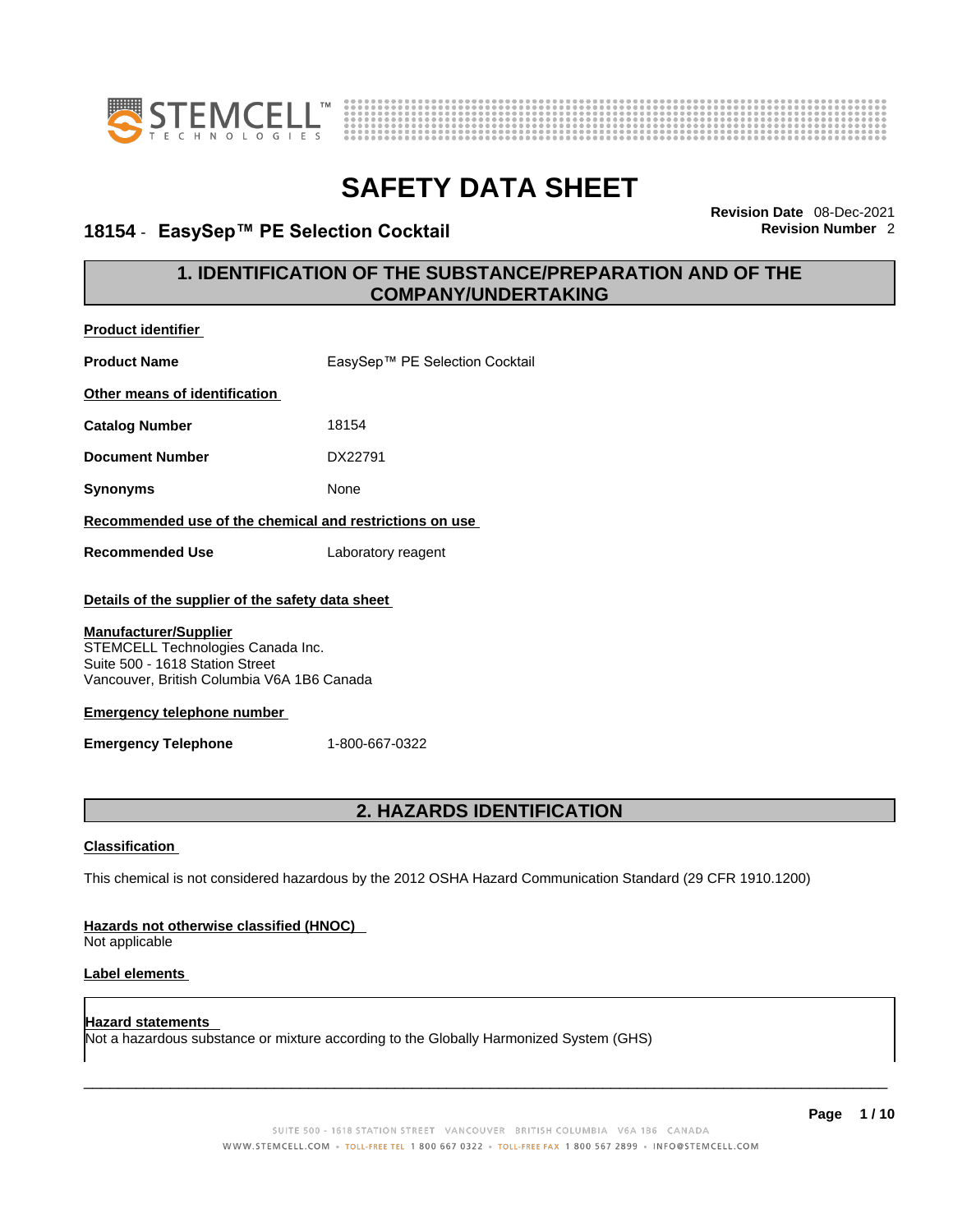



## \_\_\_\_\_\_\_\_\_\_\_\_\_\_\_\_\_\_\_\_\_\_\_\_\_\_\_\_\_\_\_\_\_\_\_\_\_\_\_\_\_\_\_\_\_\_\_\_\_\_\_\_\_\_\_\_\_\_\_\_\_\_\_\_\_\_\_\_\_\_\_\_\_\_\_\_\_\_\_\_\_\_\_\_\_\_\_\_\_\_\_\_\_ **Revision Date** 08-Dec-2021 **18154** - **EasySep™ PE Selection Cocktail Revision Number** 2

The product contains no substances which at their given concentration, are considered to be hazardous to health.

**Appearance** Clear **Physical state** Liquid

**Odor** No data available

### **Other Information**

Not applicable

### **Unknown acute toxicity** 0 % of the mixture consists of ingredient(s) of unknown toxicity

- 0 % of the mixture consists of ingredient(s) of unknown acute oral toxicity
- 0 % of the mixture consists of ingredient(s) of unknown acute dermal toxicity
- 0 % of the mixture consists of ingredient(s) of unknown acute inhalation toxicity (gas)
- 0 % of the mixture consists of ingredient(s) of unknown acute inhalation toxicity (vapor)

0 % of the mixture consists of ingredient(s) of unknown acute inhalation toxicity (dust/mist)

### **3. COMPOSITION/INFORMATION ON INGREDIENTS**

### **Substance**

Not applicable.

### **Mixture**

Not a hazardous substance or mixture according to the Globally Harmonized System (GHS)

\*The exact percentage (concentration) of composition has been withheld as a trade secret.

### **4. FIRST AID MEASURES**

### **Description of first aid measures**

| <b>Inhalation</b>   | Remove to fresh air.                                                                                                    |
|---------------------|-------------------------------------------------------------------------------------------------------------------------|
| Eye contact         | Rinse thoroughly with plenty of water for at least 15 minutes, lifting lower and upper eyelids.<br>Consult a physician. |
| <b>Skin contact</b> | Wash skin with soap and water.                                                                                          |
| <b>Ingestion</b>    | Clean mouth with water and drink afterwards plenty of water.                                                            |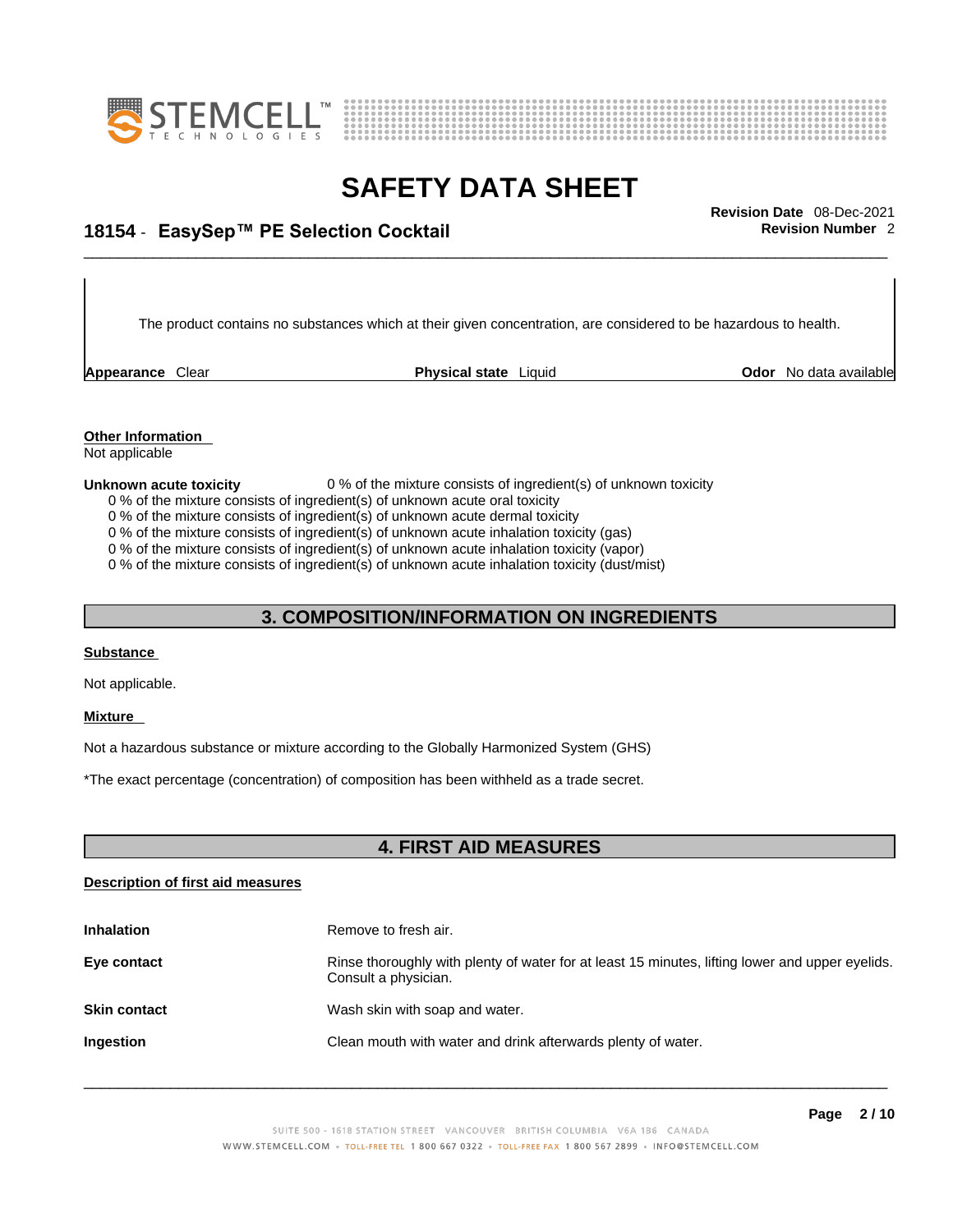



## \_\_\_\_\_\_\_\_\_\_\_\_\_\_\_\_\_\_\_\_\_\_\_\_\_\_\_\_\_\_\_\_\_\_\_\_\_\_\_\_\_\_\_\_\_\_\_\_\_\_\_\_\_\_\_\_\_\_\_\_\_\_\_\_\_\_\_\_\_\_\_\_\_\_\_\_\_\_\_\_\_\_\_\_\_\_\_\_\_\_\_\_\_ **Revision Date** 08-Dec-2021 **18154** - **EasySep™ PE Selection Cocktail Revision Number** 2

| Most important symptoms and effects, both acute and delayed                                                      |                                                                                                                                       |  |  |
|------------------------------------------------------------------------------------------------------------------|---------------------------------------------------------------------------------------------------------------------------------------|--|--|
| <b>Symptoms</b>                                                                                                  | No information available.                                                                                                             |  |  |
|                                                                                                                  | Indication of any immediate medical attention and special treatment needed                                                            |  |  |
| Note to physicians<br>Treat symptomatically.                                                                     |                                                                                                                                       |  |  |
|                                                                                                                  | <b>5. FIRE-FIGHTING MEASURES</b>                                                                                                      |  |  |
|                                                                                                                  |                                                                                                                                       |  |  |
| <b>Suitable Extinguishing Media</b>                                                                              | Use extinguishing measures that are appropriate to local circumstances and the<br>surrounding environment.                            |  |  |
| Unsuitable extinguishing media                                                                                   | CAUTION: Use of water spray when fighting fire may be inefficient.                                                                    |  |  |
| Specific hazards arising from the<br>chemical                                                                    | No information available.                                                                                                             |  |  |
| <b>Explosion data</b><br><b>Sensitivity to Mechanical Impact None.</b><br><b>Sensitivity to Static Discharge</b> | None.                                                                                                                                 |  |  |
| Special protective equipment for<br>fire-fighters                                                                | Firefighters should wear self-contained breathing apparatus and full firefighting turnout<br>gear. Use personal protection equipment. |  |  |

### **6. ACCIDENTAL RELEASE MEASURES**

### **Personal precautions, protective equipment and emergency procedures**

| <b>Personal precautions</b>                          | Ensure adequate ventilation.                                                         |  |
|------------------------------------------------------|--------------------------------------------------------------------------------------|--|
|                                                      |                                                                                      |  |
| <b>Environmental precautions</b>                     |                                                                                      |  |
| <b>Environmental precautions</b>                     | See Section 12 for additional Ecological Information.                                |  |
| Methods and material for containment and cleaning up |                                                                                      |  |
| <b>Methods for containment</b>                       | Prevent further leakage or spillage if safe to do so.                                |  |
| Methods for cleaning up                              | Pick up and transfer to properly labeled containers.                                 |  |
| Prevention of secondary hazards                      | Clean contaminated objects and areas thoroughly observing environmental regulations. |  |
|                                                      |                                                                                      |  |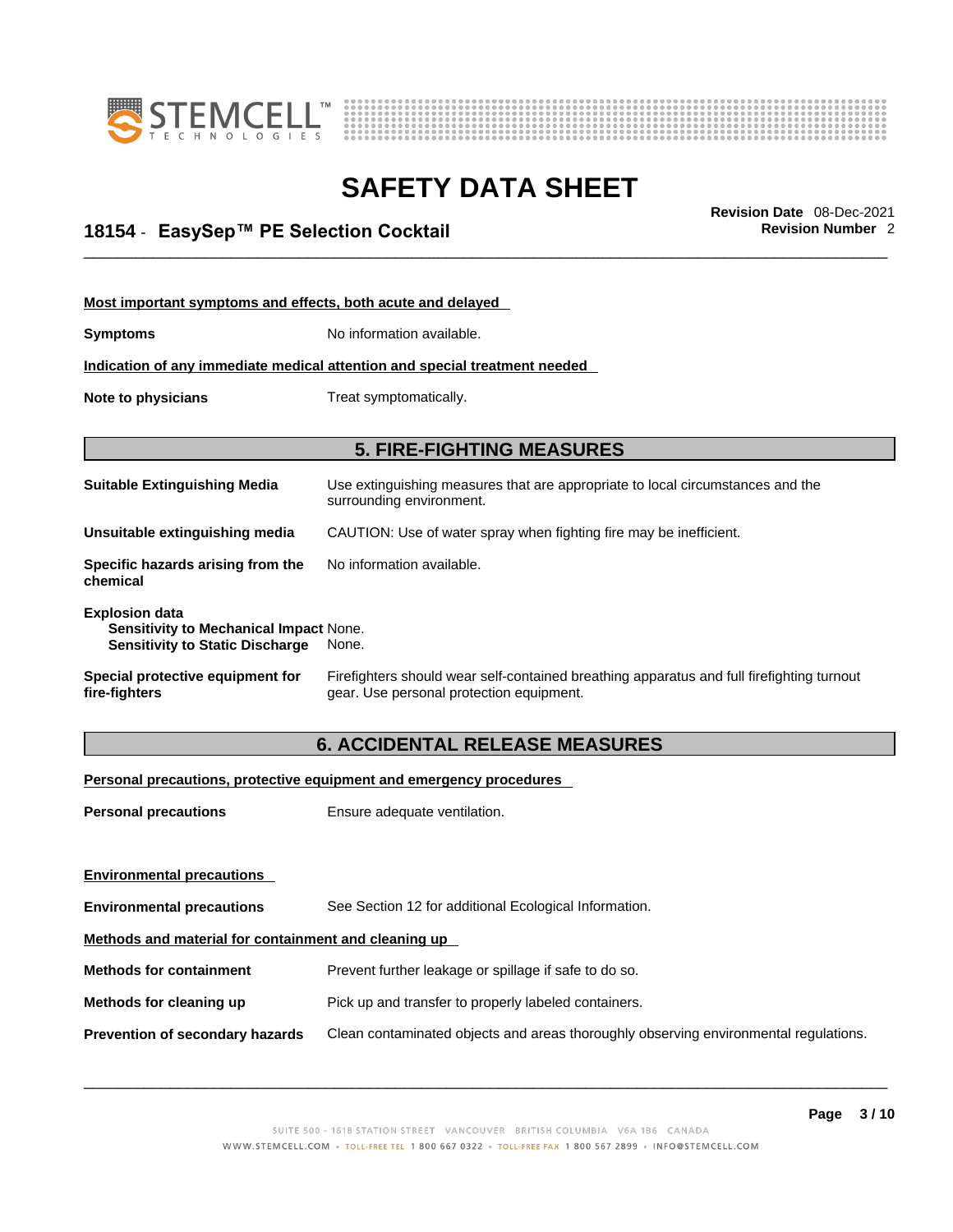



## \_\_\_\_\_\_\_\_\_\_\_\_\_\_\_\_\_\_\_\_\_\_\_\_\_\_\_\_\_\_\_\_\_\_\_\_\_\_\_\_\_\_\_\_\_\_\_\_\_\_\_\_\_\_\_\_\_\_\_\_\_\_\_\_\_\_\_\_\_\_\_\_\_\_\_\_\_\_\_\_\_\_\_\_\_\_\_\_\_\_\_\_\_ **Revision Date** 08-Dec-2021 **18154** - **EasySep™ PE Selection Cocktail Revision Number** 2

|                                                              | 7. HANDLING AND STORAGE                                                                                                                                                     |  |  |
|--------------------------------------------------------------|-----------------------------------------------------------------------------------------------------------------------------------------------------------------------------|--|--|
| <b>Precautions for safe handling</b>                         |                                                                                                                                                                             |  |  |
| Advice on safe handling                                      | Handle in accordance with good industrial hygiene and safety practice.                                                                                                      |  |  |
| Conditions for safe storage, including any incompatibilities |                                                                                                                                                                             |  |  |
| <b>Storage Conditions</b>                                    | Store in accordance with information listed on the Product Information Sheet (PIS).                                                                                         |  |  |
|                                                              |                                                                                                                                                                             |  |  |
|                                                              | 8. EXPOSURE CONTROLS/PERSONAL PROTECTION                                                                                                                                    |  |  |
| <b>Control parameters</b>                                    |                                                                                                                                                                             |  |  |
| <b>Exposure Limits</b>                                       | This product, as supplied, does not contain any hazardous materials with occupational<br>exposure limits established by the region specific regulatory bodies.              |  |  |
| <b>Appropriate engineering controls</b>                      |                                                                                                                                                                             |  |  |
| <b>Engineering controls</b>                                  | <b>Showers</b><br>Eyewash stations<br>Ventilation systems.                                                                                                                  |  |  |
|                                                              | Individual protection measures, such as personal protective equipment                                                                                                       |  |  |
| <b>Eye/face protection</b>                                   | No special protective equipment required.                                                                                                                                   |  |  |
| Skin and body protection                                     | No special protective equipment required.                                                                                                                                   |  |  |
| <b>Respiratory protection</b>                                | No protective equipment is needed under normal use conditions. If exposure limits are<br>exceeded or irritation is experienced, ventilation and evacuation may be required. |  |  |
| <b>General hygiene considerations</b>                        | Handle in accordance with good industrial hygiene and safety practice.                                                                                                      |  |  |

### **9. PHYSICAL AND CHEMICAL PROPERTIES**

**Information on basic physical and chemical properties Physical state** Liquid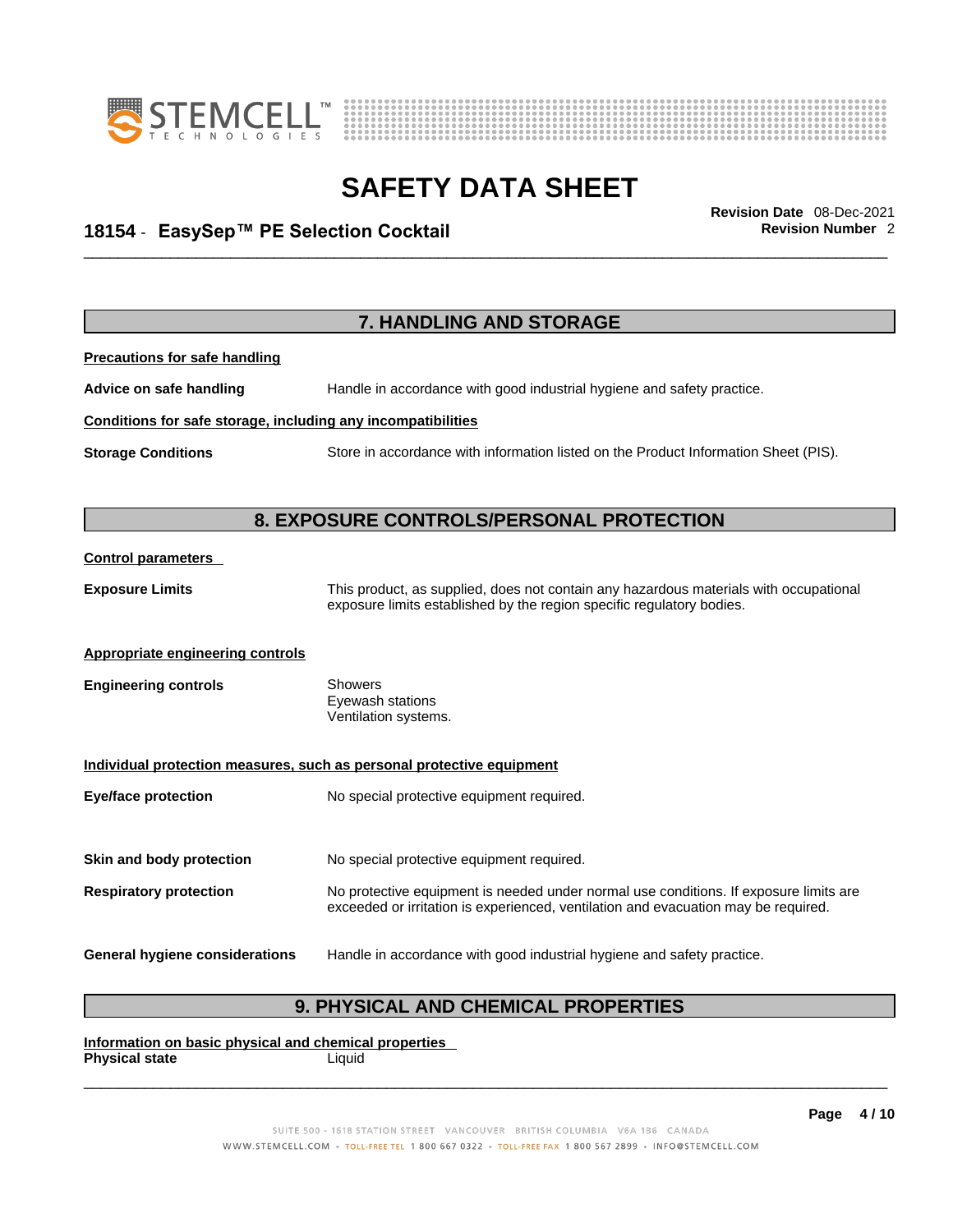



## \_\_\_\_\_\_\_\_\_\_\_\_\_\_\_\_\_\_\_\_\_\_\_\_\_\_\_\_\_\_\_\_\_\_\_\_\_\_\_\_\_\_\_\_\_\_\_\_\_\_\_\_\_\_\_\_\_\_\_\_\_\_\_\_\_\_\_\_\_\_\_\_\_\_\_\_\_\_\_\_\_\_\_\_\_\_\_\_\_\_\_\_\_ **Revision Date** 08-Dec-2021 **18154** - **EasySep™ PE Selection Cocktail Revision Number** 2

**Appearance** Clear<br> **Color** No inf **Color Color Color Color Color Color Color Color Color Color Color No** data available **Odor No data available**<br> **Odor threshold No data available** 

| <b>Property</b>                           | <b>Values</b>                                             | Remarks • Method |  |  |
|-------------------------------------------|-----------------------------------------------------------|------------------|--|--|
| рH                                        | No data available                                         | None known       |  |  |
| Melting point / freezing point            | No data available                                         | None known       |  |  |
| <b>Boiling point / boiling range</b>      | No data available                                         | None known       |  |  |
| <b>Flash point</b>                        | No data available                                         | None known       |  |  |
| <b>Evaporation rate</b>                   | No data available                                         | None known       |  |  |
| <b>Flammability (solid, gas)</b>          | No data available                                         | None known       |  |  |
| <b>Flammability Limit in Air</b>          |                                                           | None known       |  |  |
| <b>Upper flammability limit:</b>          | No data available                                         |                  |  |  |
| Lower flammability limit:                 | No data available                                         |                  |  |  |
| Vapor pressure                            | No data available                                         | None known       |  |  |
| <b>Vapor density</b>                      | No data available                                         | None known       |  |  |
| <b>Relative density</b>                   | No data available                                         | None known       |  |  |
| <b>Water solubility</b>                   | No data available                                         | None known       |  |  |
| Solubility in other solvents              | No data available                                         | None known       |  |  |
| <b>Partition coefficient</b>              | No data available                                         | None known       |  |  |
| <b>Autoignition temperature</b>           | No data available                                         | None known       |  |  |
| <b>Decomposition temperature</b>          | No data available                                         | None known       |  |  |
| <b>Kinematic viscosity</b>                | No data available                                         | None known       |  |  |
| <b>Dynamic viscosity</b>                  | No data available                                         | None known       |  |  |
| <b>Explosive properties</b>               | No data available                                         |                  |  |  |
| <b>Oxidizing properties</b>               | No information available                                  |                  |  |  |
| <b>Other Information</b>                  |                                                           |                  |  |  |
| <b>Softening point</b>                    | No information available                                  |                  |  |  |
| Molecular weight                          | No information available                                  |                  |  |  |
| <b>Molecular formula</b>                  | No information available                                  |                  |  |  |
| <b>VOC Content (%)</b>                    | No information available                                  |                  |  |  |
| <b>Liquid Density</b>                     | No information available                                  |                  |  |  |
| <b>Bulk density</b>                       | No information available                                  |                  |  |  |
|                                           | <b>10. STABILITY AND REACTIVITY</b>                       |                  |  |  |
| <b>Reactivity</b>                         | No information available.                                 |                  |  |  |
|                                           |                                                           |                  |  |  |
| <b>Chemical stability</b>                 | Stable under recommended transport or storage conditions. |                  |  |  |
| <b>Possibility of hazardous reactions</b> | None under normal processing.                             |                  |  |  |
| <b>Conditions to avoid</b>                | None known based on information supplied.                 |                  |  |  |

**No data available** 

**Incompatible materials** None known based on information supplied.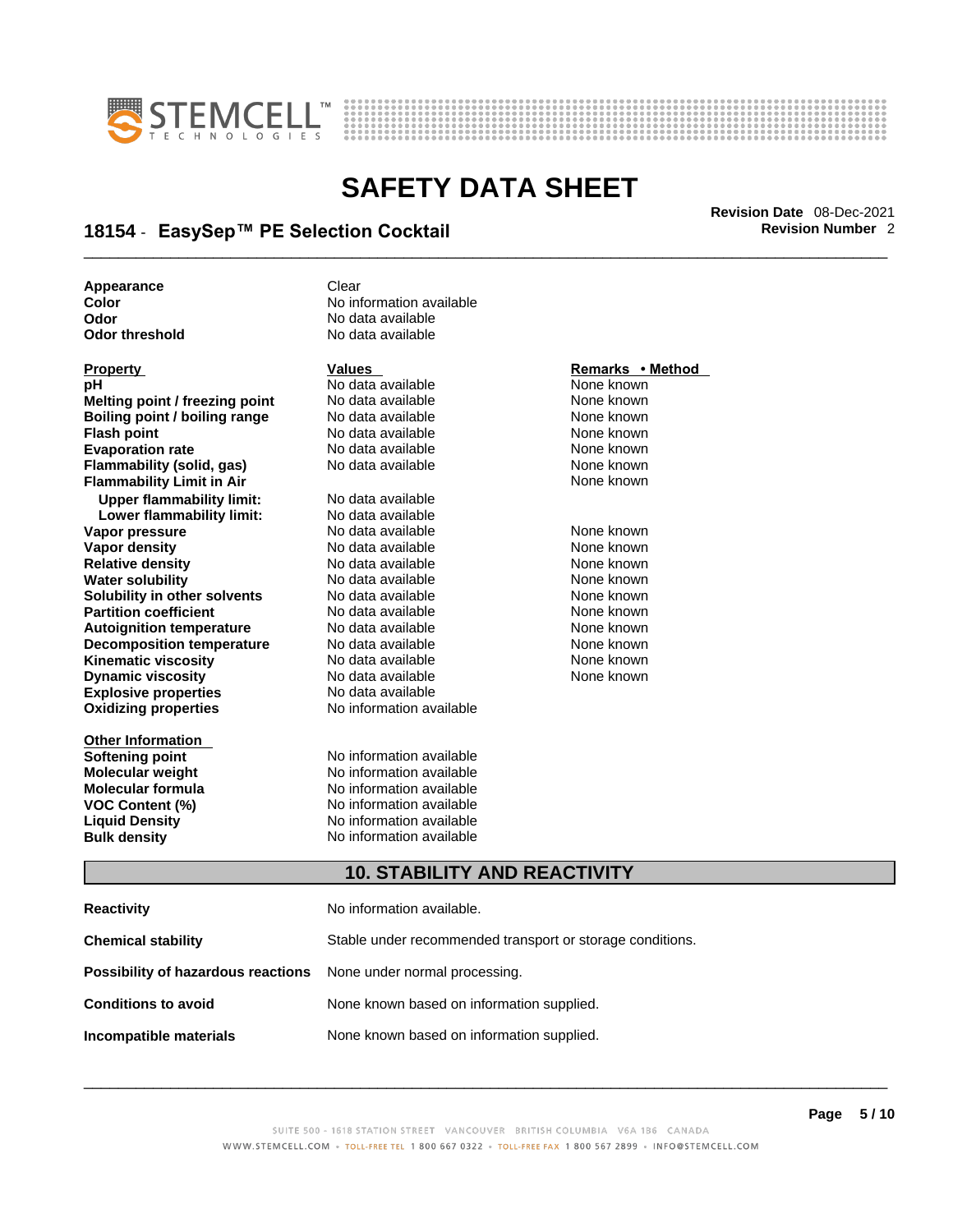



## \_\_\_\_\_\_\_\_\_\_\_\_\_\_\_\_\_\_\_\_\_\_\_\_\_\_\_\_\_\_\_\_\_\_\_\_\_\_\_\_\_\_\_\_\_\_\_\_\_\_\_\_\_\_\_\_\_\_\_\_\_\_\_\_\_\_\_\_\_\_\_\_\_\_\_\_\_\_\_\_\_\_\_\_\_\_\_\_\_\_\_\_\_ **Revision Date** 08-Dec-2021 **18154** - **EasySep™ PE Selection Cocktail Revision Number** 2

**Hazardous decomposition products** None known based on information supplied.

### **11. TOXICOLOGICAL INFORMATION**

**Information on likely routes of exposure**

**Product Information**

| <b>Inhalation</b>                                                                                                                                                                                                                                                                                                                                                                                                                                                                                                                                                                 | Specific test data for the substance or mixture is not available.                          |  |
|-----------------------------------------------------------------------------------------------------------------------------------------------------------------------------------------------------------------------------------------------------------------------------------------------------------------------------------------------------------------------------------------------------------------------------------------------------------------------------------------------------------------------------------------------------------------------------------|--------------------------------------------------------------------------------------------|--|
| Eye contact                                                                                                                                                                                                                                                                                                                                                                                                                                                                                                                                                                       | Specific test data for the substance or mixture is not available.                          |  |
| <b>Skin contact</b>                                                                                                                                                                                                                                                                                                                                                                                                                                                                                                                                                               | Specific test data for the substance or mixture is not available.                          |  |
| Ingestion                                                                                                                                                                                                                                                                                                                                                                                                                                                                                                                                                                         | Specific test data for the substance or mixture is not available.                          |  |
|                                                                                                                                                                                                                                                                                                                                                                                                                                                                                                                                                                                   | Symptoms related to the physical, chemical and toxicological characteristics               |  |
| Symptoms                                                                                                                                                                                                                                                                                                                                                                                                                                                                                                                                                                          | No information available.                                                                  |  |
| <b>Numerical measures of toxicity</b>                                                                                                                                                                                                                                                                                                                                                                                                                                                                                                                                             |                                                                                            |  |
| <b>Acute toxicity</b>                                                                                                                                                                                                                                                                                                                                                                                                                                                                                                                                                             |                                                                                            |  |
| 0 % of the mixture consists of ingredient(s) of unknown toxicity<br>Unknown acute toxicity<br>0 % of the mixture consists of ingredient(s) of unknown acute oral toxicity<br>0 % of the mixture consists of ingredient(s) of unknown acute dermal toxicity<br>0 % of the mixture consists of ingredient(s) of unknown acute inhalation toxicity (gas)<br>0 % of the mixture consists of ingredient(s) of unknown acute inhalation toxicity (vapor)<br>0 % of the mixture consists of ingredient(s) of unknown acute inhalation toxicity (dust/mist)<br><b>Product Information</b> |                                                                                            |  |
|                                                                                                                                                                                                                                                                                                                                                                                                                                                                                                                                                                                   | Delayed and immediate effects as well as chronic effects from short and long-term exposure |  |
| <b>Skin corrosion/irritation</b>                                                                                                                                                                                                                                                                                                                                                                                                                                                                                                                                                  | No information available.                                                                  |  |
| <b>Product Information</b>                                                                                                                                                                                                                                                                                                                                                                                                                                                                                                                                                        |                                                                                            |  |
| Serious eye damage/eye irritation                                                                                                                                                                                                                                                                                                                                                                                                                                                                                                                                                 | No information available.                                                                  |  |
| <b>Product Information</b>                                                                                                                                                                                                                                                                                                                                                                                                                                                                                                                                                        |                                                                                            |  |
| <b>Respiratory or skin sensitization</b>                                                                                                                                                                                                                                                                                                                                                                                                                                                                                                                                          | No information available.                                                                  |  |
| <b>Product Information</b>                                                                                                                                                                                                                                                                                                                                                                                                                                                                                                                                                        |                                                                                            |  |
|                                                                                                                                                                                                                                                                                                                                                                                                                                                                                                                                                                                   |                                                                                            |  |

**Germ cell mutagenicity** No information available.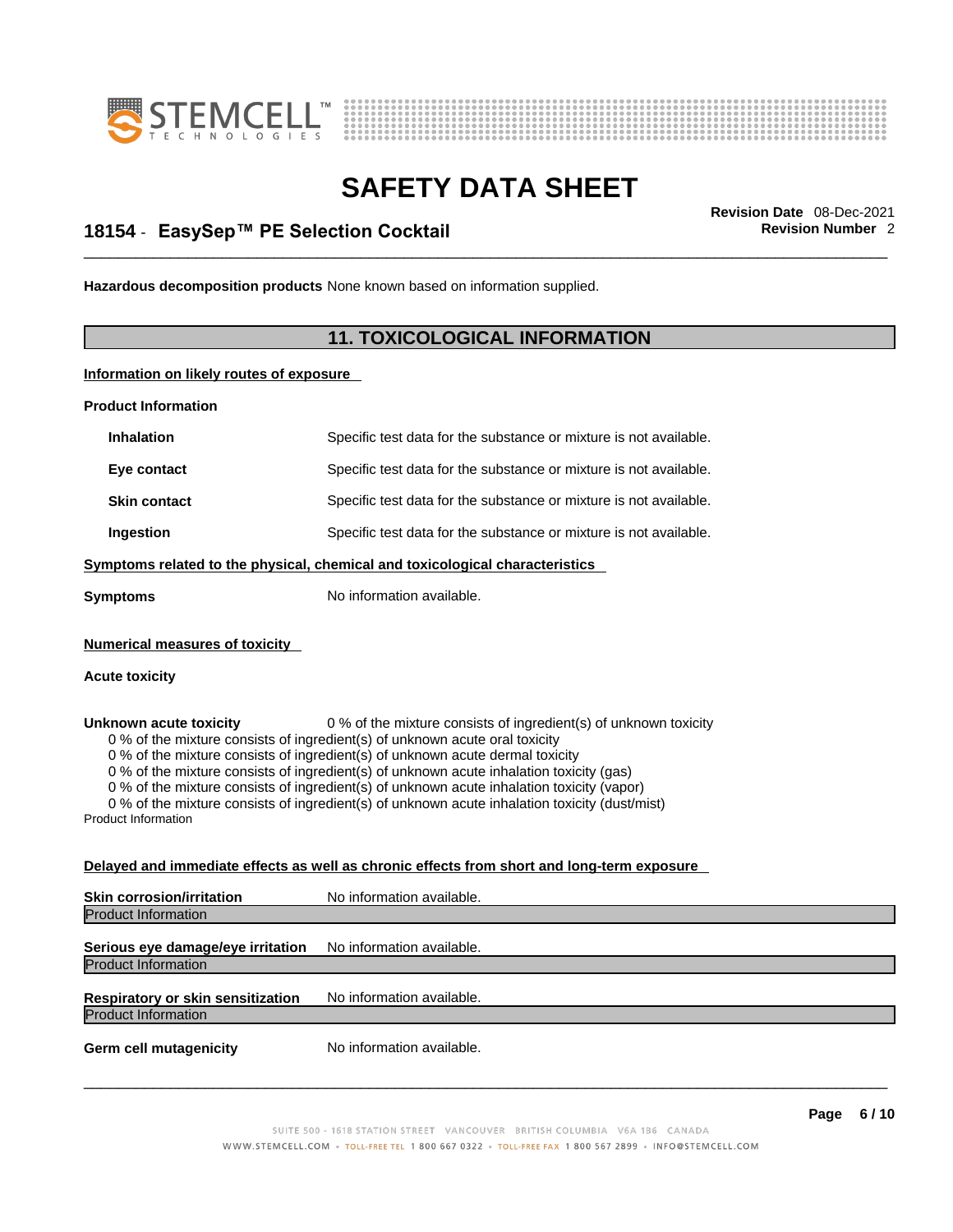



## \_\_\_\_\_\_\_\_\_\_\_\_\_\_\_\_\_\_\_\_\_\_\_\_\_\_\_\_\_\_\_\_\_\_\_\_\_\_\_\_\_\_\_\_\_\_\_\_\_\_\_\_\_\_\_\_\_\_\_\_\_\_\_\_\_\_\_\_\_\_\_\_\_\_\_\_\_\_\_\_\_\_\_\_\_\_\_\_\_\_\_\_\_ **Revision Date** 08-Dec-2021 **18154** - **EasySep™ PE Selection Cocktail Revision Number** 2

| <b>Product Information</b>             |                                                                                                                    |
|----------------------------------------|--------------------------------------------------------------------------------------------------------------------|
| Carcinogenicity                        | No information available.                                                                                          |
| <b>Reproductive toxicity</b>           | No information available.                                                                                          |
|                                        | <b>Product Information</b>                                                                                         |
| <b>STOT - single exposure</b>          | No information available.<br><b>Product Information</b>                                                            |
|                                        |                                                                                                                    |
| <b>STOT - repeated exposure</b>        | No information available.                                                                                          |
|                                        | <b>Product Information</b>                                                                                         |
| <b>Aspiration hazard</b>               | No information available.                                                                                          |
|                                        |                                                                                                                    |
|                                        | <b>12. ECOLOGICAL INFORMATION</b>                                                                                  |
|                                        |                                                                                                                    |
| <b>Ecotoxicity</b>                     | <b>Product Information</b>                                                                                         |
|                                        |                                                                                                                    |
| Persistence and degradability          | No information available.                                                                                          |
| <b>Bioaccumulation</b>                 | There is no data for this product.                                                                                 |
|                                        |                                                                                                                    |
| Other adverse effects                  | No information available.                                                                                          |
|                                        |                                                                                                                    |
|                                        | <b>13. DISPOSAL CONSIDERATIONS</b>                                                                                 |
|                                        |                                                                                                                    |
| Waste treatment methods                |                                                                                                                    |
| Waste from residues/unused<br>products | Dispose of in accordance with local regulations. Dispose of waste in accordance with<br>environmental legislation. |
| <b>Contaminated packaging</b>          | Do not reuse empty containers.                                                                                     |
|                                        |                                                                                                                    |

### **14. TRANSPORT INFORMATION**

DOT Not regulated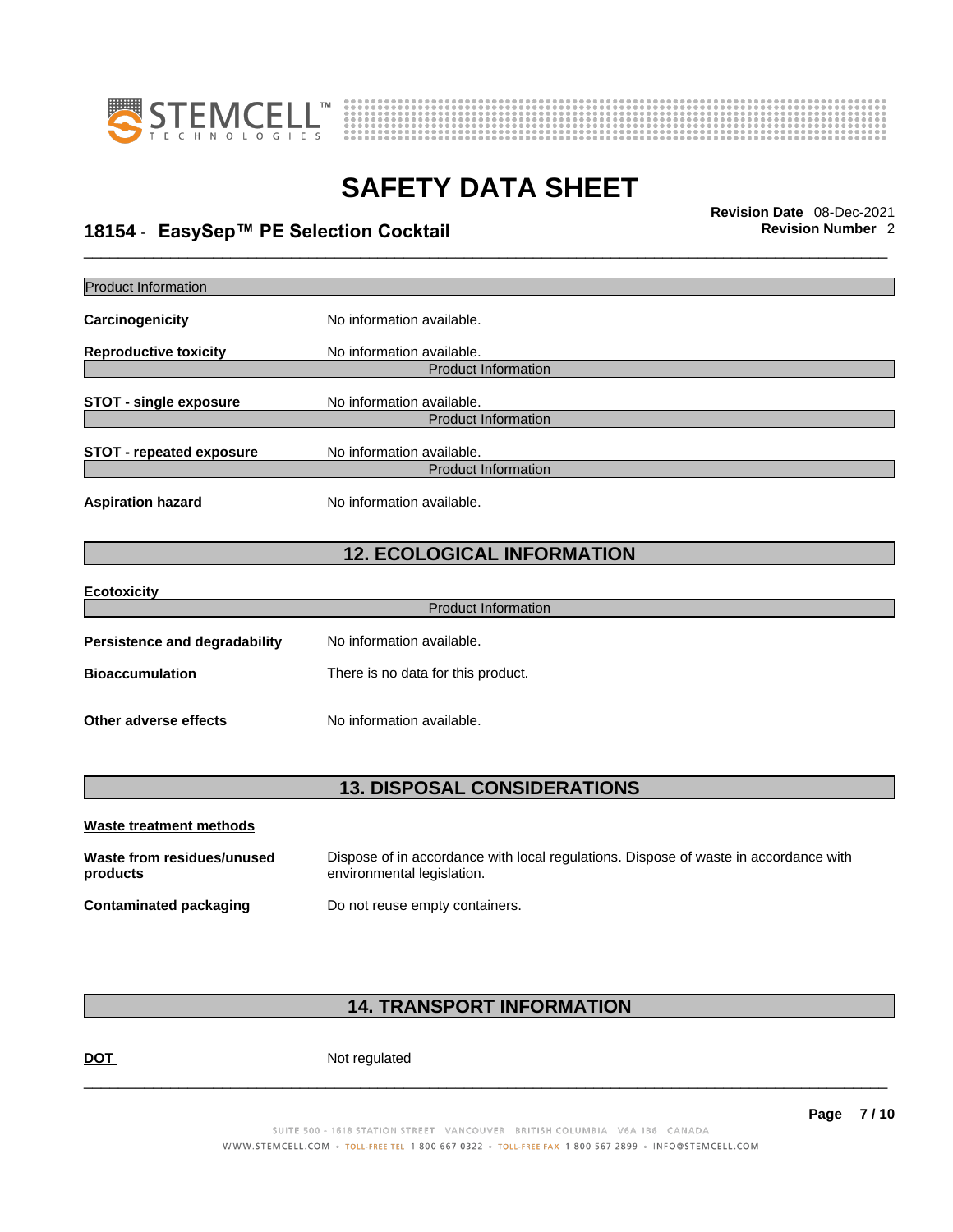



## \_\_\_\_\_\_\_\_\_\_\_\_\_\_\_\_\_\_\_\_\_\_\_\_\_\_\_\_\_\_\_\_\_\_\_\_\_\_\_\_\_\_\_\_\_\_\_\_\_\_\_\_\_\_\_\_\_\_\_\_\_\_\_\_\_\_\_\_\_\_\_\_\_\_\_\_\_\_\_\_\_\_\_\_\_\_\_\_\_\_\_\_\_ **Revision Date** 08-Dec-2021 **18154** - **EasySep™ PE Selection Cocktail Revision Number** 2

| TDG         | Not regulated |
|-------------|---------------|
| <b>MEX</b>  | Not regulated |
| ICAO (air)  | Not regulated |
| <b>IATA</b> | Not regulated |
| <b>IMDG</b> | Not regulated |
| <b>RID</b>  | Not regulated |
| <b>ADR</b>  | Not regulated |
| <b>ADN</b>  | Not regulated |
|             |               |

### **15. REGULATORY INFORMATION**

| <b>International Inventories</b> |                 |  |
|----------------------------------|-----------------|--|
| <b>TSCA</b>                      | Complies        |  |
| <b>DSL/NDSL</b>                  | Complies        |  |
| <b>EINECS/ELINCS</b>             | Complies        |  |
| <b>ENCS</b>                      | Does not comply |  |
| <b>IECSC</b>                     | Complies        |  |
| <b>KECL</b>                      | Complies        |  |
| <b>PICCS</b>                     | Complies        |  |
| <b>AICS</b>                      | Complies        |  |
|                                  |                 |  |

 **Legend:** 

 **TSCA** - United States Toxic Substances Control Act Section 8(b) Inventory

 **DSL/NDSL** - Canadian Domestic Substances List/Non-Domestic Substances List

 **EINECS/ELINCS** - European Inventory of Existing Chemical Substances/European List of Notified Chemical Substances

 **ENCS** - Japan Existing and New Chemical Substances

 **IECSC** - China Inventory of Existing Chemical Substances

 **KECL** - Korean Existing and Evaluated Chemical Substances

 **PICCS** - Philippines Inventory of Chemicals and Chemical Substances

 **AICS** - Australian Inventory of Chemical Substances

### **US Federal Regulations**

### **SARA 313**

Section 313 of Title III of the Superfund Amendments and Reauthorization Act of 1986 (SARA). This product does not contain any chemicals which are subject to the reporting requirements of the Act and Title 40 of the Code of Federal Regulations, Part 372.

| No |  |
|----|--|
| No |  |
|    |  |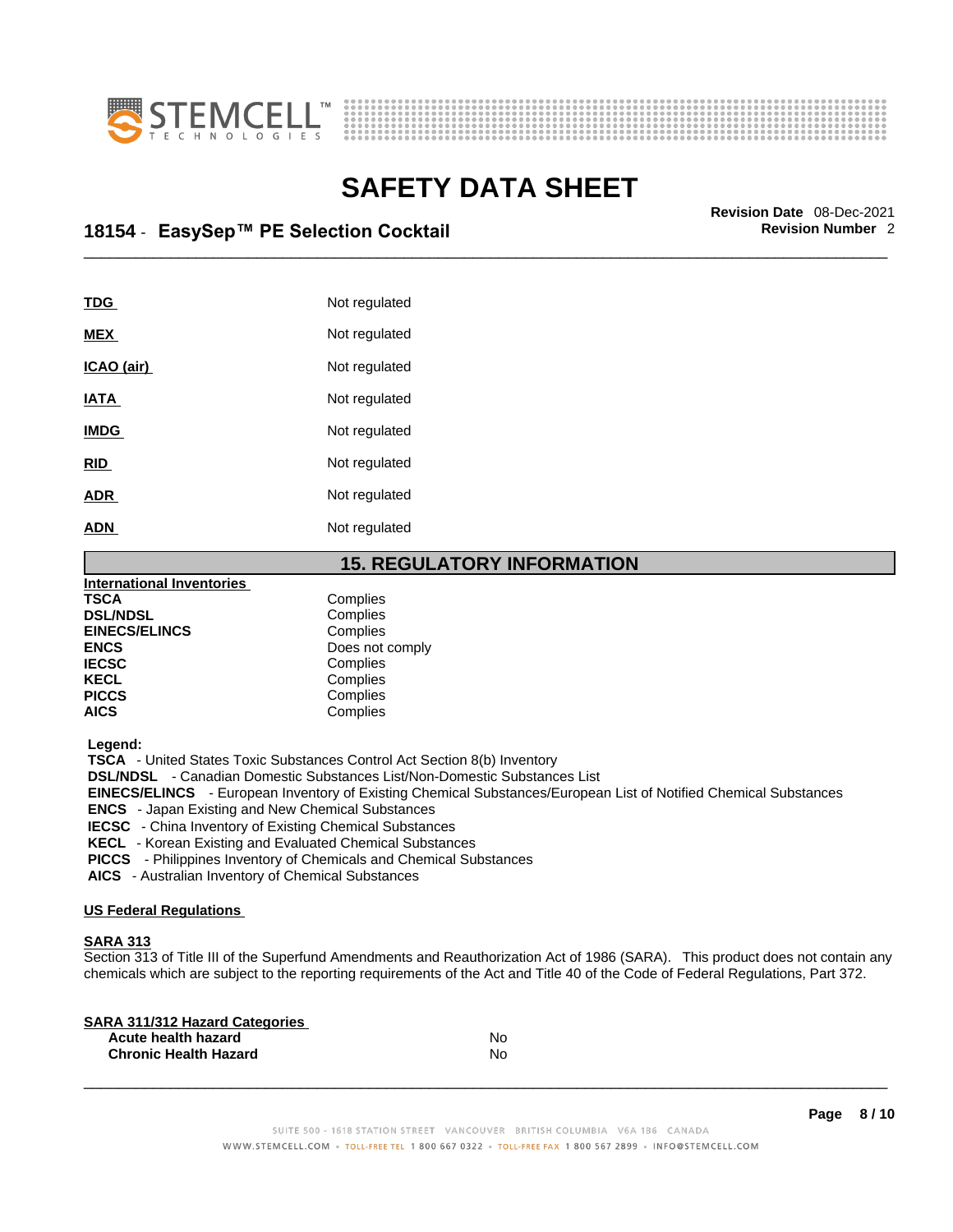



## \_\_\_\_\_\_\_\_\_\_\_\_\_\_\_\_\_\_\_\_\_\_\_\_\_\_\_\_\_\_\_\_\_\_\_\_\_\_\_\_\_\_\_\_\_\_\_\_\_\_\_\_\_\_\_\_\_\_\_\_\_\_\_\_\_\_\_\_\_\_\_\_\_\_\_\_\_\_\_\_\_\_\_\_\_\_\_\_\_\_\_\_\_ **Revision Date** 08-Dec-2021 **18154** - **EasySep™ PE Selection Cocktail Revision Number** 2

| Fire hazard                       | No |  |
|-----------------------------------|----|--|
| Sudden release of pressure hazard | No |  |
| <b>Reactive Hazard</b>            | No |  |

#### **CWA** (Clean Water Act)

This product does not contain any substances regulated as pollutants pursuant to the Clean Water Act (40 CFR 122.21 and 40 CFR 122.42).

#### **CERCLA**

This material, as supplied, does not contain any substances regulated as hazardous substances under the Comprehensive Environmental Response Compensation and Liability Act (CERCLA) (40 CFR 302) or the Superfund Amendments and Reauthorization Act (SARA) (40 CFR 355). There may be specific reporting requirements at the local, regional, or state level pertaining to releases of this material.

#### **US State Regulations**

#### **California Proposition 65**

This product does not contain any Proposition 65 chemicals.

### **U.S. State Right-to-Know Regulations**

#### **US State Regulations**

| Chemical name                         | New Jersey | <b>Massachusetts</b> | Pennsylvania |
|---------------------------------------|------------|----------------------|--------------|
| Water<br>7732-18-5                    |            |                      |              |
| Sodium Phosphate Dibasic<br>7558-79-4 |            |                      |              |

### **U.S. EPA Label Information**

**EPA Pesticide Registration Number** Not applicable

### **16. OTHER INFORMATION, INCLUDING DATE OF PREPARATION OF THE LAST REVISION**

**Prepared By, State Control. STEMCELL Technologies Canada Inc.** Canada Inc.

**Revision Date** 08-Dec-2021

**Disclaimer**

**Revision Note** Noinformation available.

The information provided in this Safety Data Sheet is correct to the best of our knowledge, information and belief at the date of its publication. The information given is designed only as a guidance for safe handling, use, processing, storage,